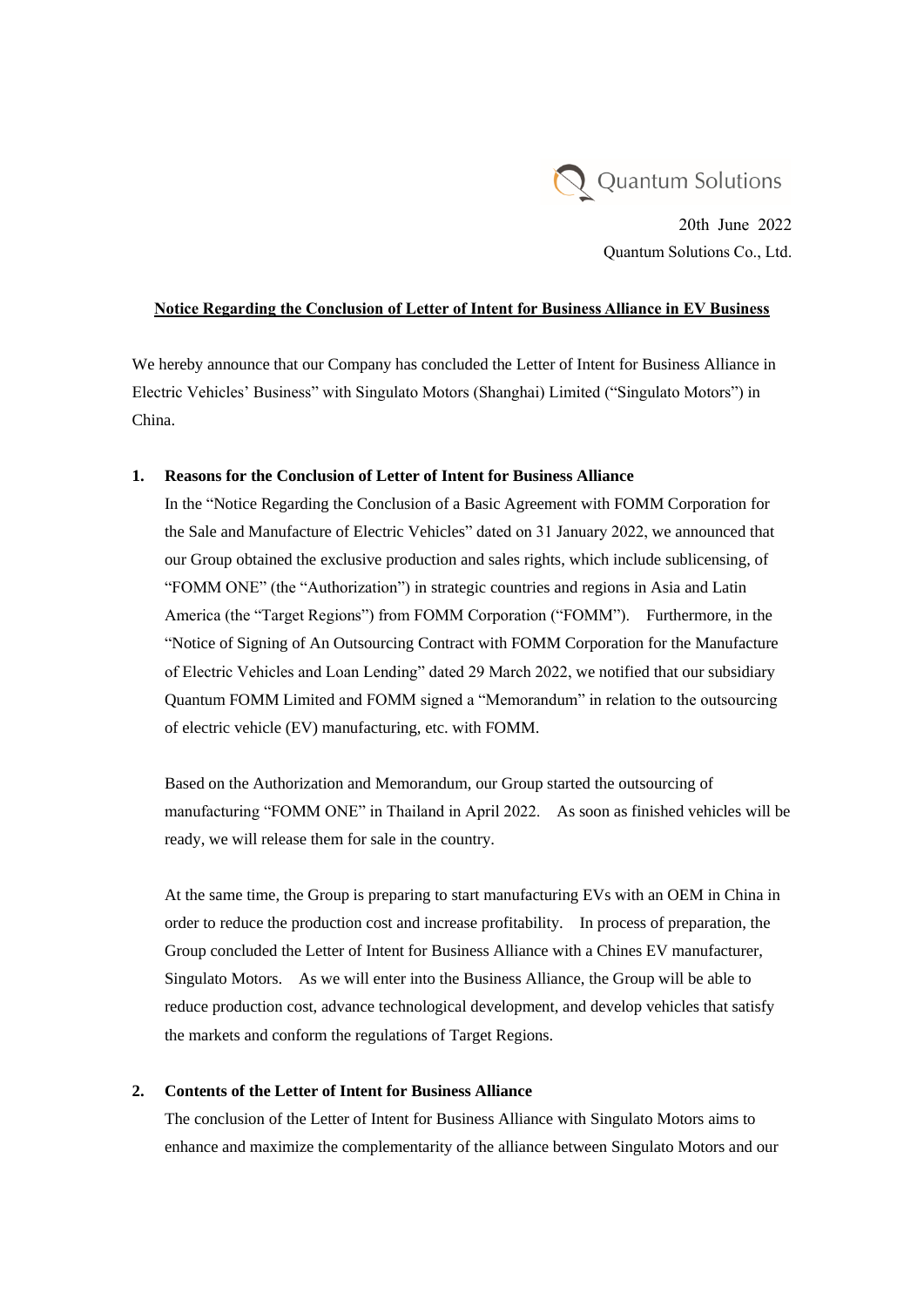company in the EV business. The business alliance includes that we will collaborate based on the existing models of both parties, preferentially in AI system, in R&D for new models, in exploring new markets in Japan, China and elsewhere, in integration of management teams, and in brand unification. Both parties agreed on the issues and confirmed their intention for the business alliance.

With due diligence and required audit and approval, we will form the business alliance.

## **3. Summary of Singulato Motors (Shanghai) Limited**

Singulato Motors is a Chinese EV company led by engineers from China and Japan. As a high-tech company, they integrate AI and innovative manufacturing technologies and internet innovation for exploring into new technologies. Their business includes EV development and manufacturing, automatic driving system, AI systems for vehicles (smart car systems), vehicle network services and solutions based on big data and cloud computing, new energy vehicle development and the development of innovative technology products. The company already have developed two EV models, namely "iS6 (SUV)" and "iC3 (small motor car)", both of which are ready for mass production.

| T                | Name of Company                    | Singulato Motors (Shanghai) Ltd.                   |
|------------------|------------------------------------|----------------------------------------------------|
| (2)              | Address                            | Room 3704, No. 868 Jinqi Road, Fengxian District,  |
|                  |                                    | Shanghai                                           |
| 3)               | Name and Title of Representative   | Shen Haiyin                                        |
| $\left(4\right)$ | <b>Business Summary</b>            | Design, manufacture and sales of electric vehicles |
| (5)              | Capital                            | 88.3728 million RMB (about1768 million JPY)        |
| (6)              | Date of Foundation                 | 17 October 2014                                    |
| (7)              | Shareholding of Major Shareholders | Shen Haiyin (23.48%)                               |
|                  |                                    | 天津智行天下科技有限公司 (14.14%)                              |
|                  |                                    | 韜蘊(北京)網絡科技有限公司 (10.32%)                            |
|                  |                                    | 銅陵欣栄銅基新材料産業発展基金 (8.74%)                            |
|                  |                                    | 深圳博雍智動未来投資合伙企業 (5.82%)                             |
|                  |                                    | <b>NEXT STATION HOLDINGS LIMITED (4.87%)</b>       |
|                  |                                    | ITOCHU Corporation (4.64%)                         |
|                  |                                    | 福建省奥拓豊企業管理合伙企業<br>$(4.11\%)$                       |

-End-

【Quantum Solutions Co., Ltd. Company Information**】**

| Company Name   | : Quantum Solutions Co., Ltd. (Tokyo Stock Exchange code 2338) |
|----------------|----------------------------------------------------------------|
| Address        | : 1-10-9 Kudankita, Chiyoda-ku, Tokyo, Japan                   |
| Representative | Shao Yun, Chairman of the Board                                |